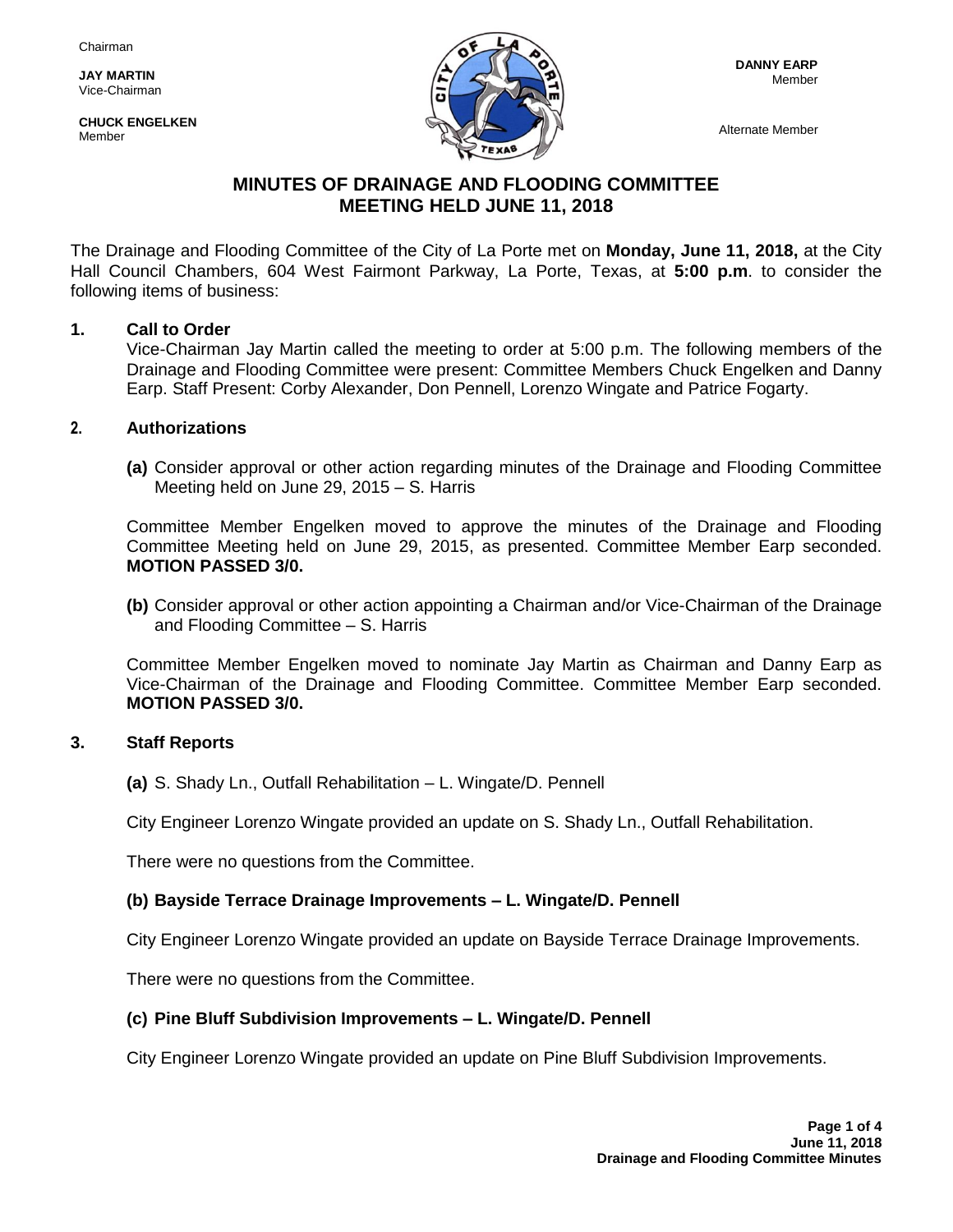There were no questions from the Committee.

# **(d) Drainage Interconnect Project at Lakes at Fairmont Green – L. Wingate/D. Pennell**

City Engineer Lorenzo Wingate provided an update on the Drainage Interconnect Project at Lakes at Fairmont Green.

Chairman Martin asked which developer is doing the project. Mr. Wingate responded the Brownstone Group.

## **(e) Bob's Gully – L. Wingate/D. Pennell**

City Engineer Lorenzo Wingate provided an update on Bob's Gully. There were no questions from the Committee.

# **(f) 6 th St., from Madison to W. Main Drainage Analysis – L. Wingate/D. Pennell.**

City Engineer Lorenzo Wingate provided an update on 6<sup>th</sup> St., from Madison to W. Main Drainage Analysis. There were no questions from the Committee.

### **(g) 8 th Street & D. Storm Water Conveyance Improvements – L. Wingate/D. Pennell**

City Engineer Lorenzo Wingate provided an update on 8<sup>th</sup> Street & D. Storm Water Conveyance Improvements. There were no questions from the Committee.

### **(h) Little Cedar Bayou F216 Phase II Improvements – L. Wingate/D. Pennell**

City Engineer Lorenzo Wingate provided an update on Little Cedar Bayou F216 Phase II Improvements. There were no questions from the Committee.

### **(i) Little Cedar Bayou F216 Phase III Improvements – L. Wingate/D. Pennell**

City Engineer Lorenzo Wingate provided an update on Little Cedar Bayou F216 Phase **III**  Improvements.

Vice-Chairman Earp asked if the improvements are in the upcoming budget. City Manager Corby Alexander responded yes.

### **(j) Browning & Golden Drainage Improvements – L. Wingate/D. Pennell**

City Engineer Lorenzo Wingate provided an update on Browning & Golden Drainage Improvements and reported the project has been completed. There were no questions from the Committee.

### **(k) Airport On-site Drainage Improvements – L. Wingate/D. Pennell**

City Engineer Lorenzo Wingate provided an update Airport On-site Drainage Improvements and reported the study has been completed**.** There were no questions from the Committee.

## **(l) Airport Off-site Drainage Improvements – L. Wingate/D. Pennell**

City Engineer Lorenzo Wingate provided an update Airport Off-site Drainage Improvements and reported the study has been completed**.** There were no questions from the Committee.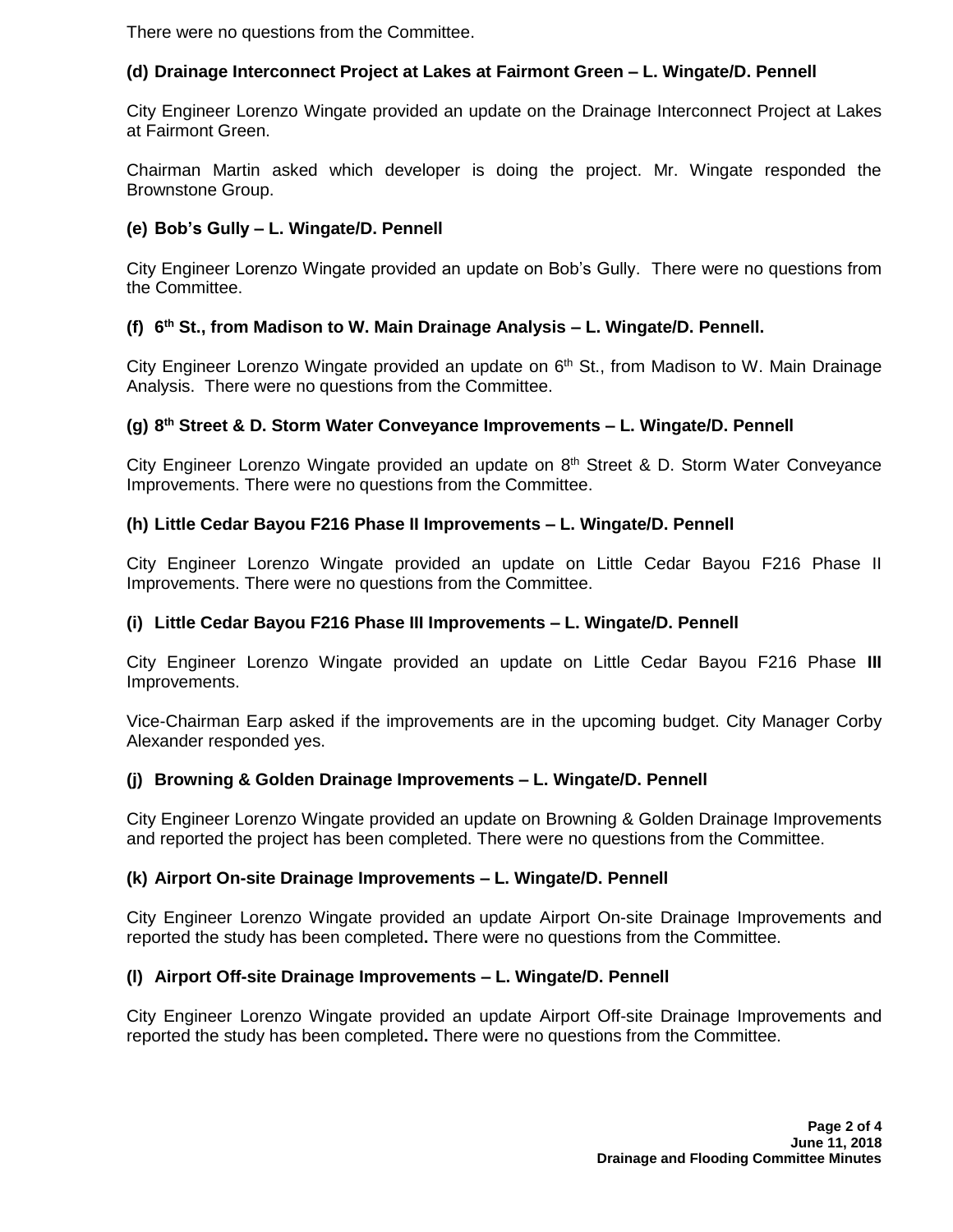# **(m) Re-grading/Desilting H., L., & P., Streets – L. Wingate/D. Pennell**

City Engineer Lorenzo Wingate provided an update on Re-grading/Desilting H L & P Streets.

Vice-Chairman Earp asked how soon can the City began de-silting H Street. Director of Public Works Don Pennell responded it will be 2-3 weeks before a crew can be at the site.

Chairman Martin requested Staff to invite Harris County Flood Control District, Precinct 2, along with Commissioner Jack Morman to a City Council Meeting to provide an update on projects in the City.

### **(n) Lomax/F101-03-00 Drainage Channel Feasibility Study – L. Wingate/D. Pennell**

City Engineer Lorenzo Wingate provided an update on Lomax/F101-03-00 Drainage Channel Feasibility Study.

Vice-Chairman Earp requested Staff provide a timeline and cost estimate on all of the projects for the next meeting.

### **(o) North P Street Culvert Improvement – L. Wingate/D. Pennell**

City Engineer Lorenzo Wingate provided an update on North P Street Culvert Improvement. There were no questions from the Committee.

### **(p) Battleground Estates Improvements – L. Wingate/D. Pennell**

City Engineer Lorenzo Wingate provided an update on Battleground Estates Improvements. There were no questions from the Committee.

#### **(q) Coupland Drive Drainage Improvements – L. Wingate/D. Pennell**

City Engineer Lorenzo Wingate provided an update on Coupland Drive Drainage Improvements. There were no questions from the Committee.

### **(r) Brookglenn Flooding Mitigation Analysis – L. Wingate/D. Pennell**

City Engineer Lorenzo Wingate provided an update on Brookglenn Flooding Mitigation Analysis.

Committee Member Engelken commented recent studies have not done anything for the flooding in the subdivision.

Mr. Wingate advised Staff met with Harris County Flood Control last week and they acknowledged drainage in Brookglenn is an issue and the issues are a priority.

Staff was directed again to have Harris County Flood Control District, Precinct 2, along with Commissioner Jack Morman to a City Council Meeting to provide an update on projects in the City.

### **(s) City-wide Drainage Model – L. Wingate/D. Pennell**

City Engineer Lorenzo Wingate provided an update on the City-wide Drainage Model.

Vice-Chairman Earp informed he will not support new studies when there are items that need to be resolved from 2015 and any additional funds can be used to de-silt ditches.